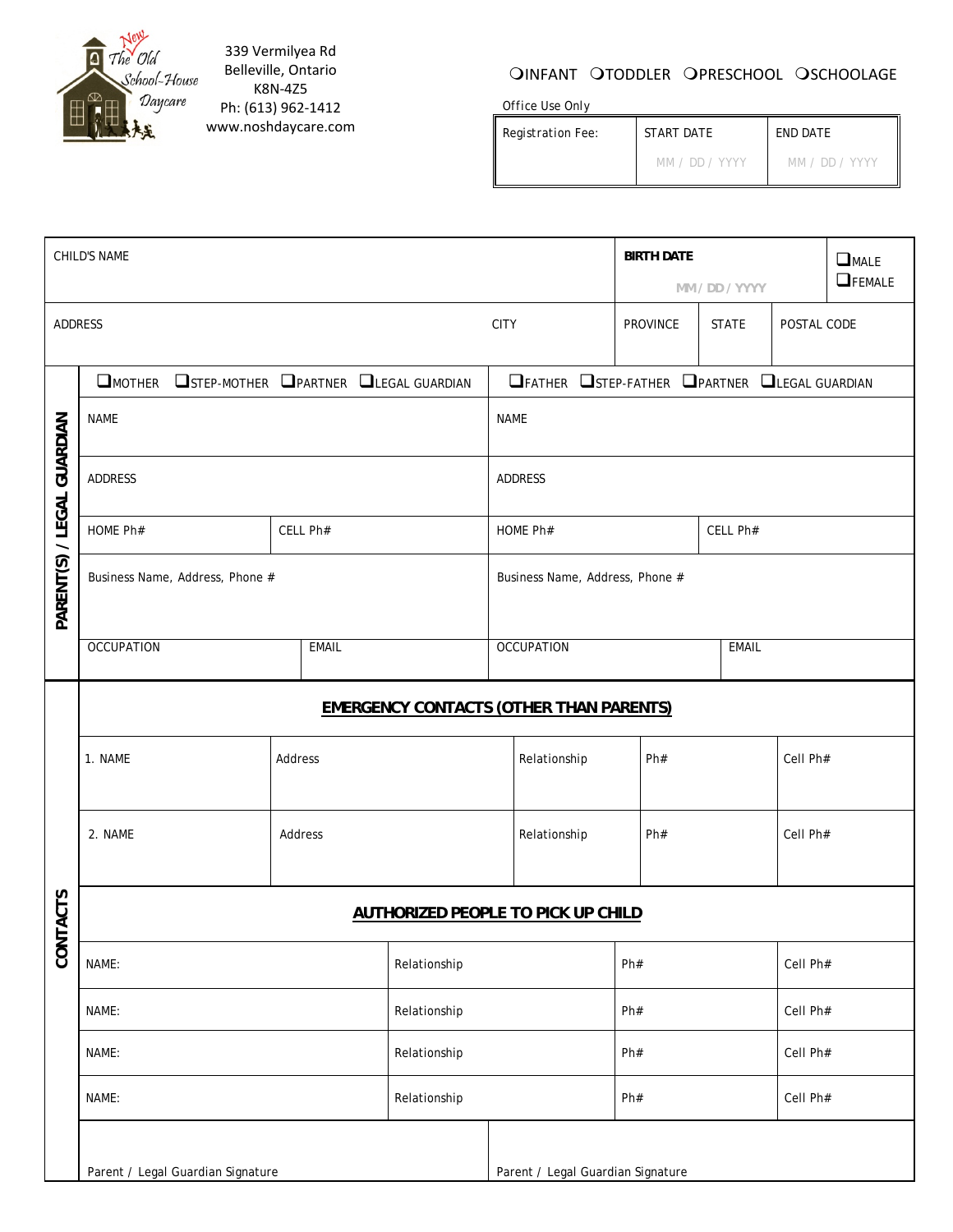|                  | DOCTORS NAME                                                                                          | ADDRESS                                                                             |  |  |  |
|------------------|-------------------------------------------------------------------------------------------------------|-------------------------------------------------------------------------------------|--|--|--|
|                  | Ph#                                                                                                   | <b>EMAIL</b>                                                                        |  |  |  |
| HEALTH HISTORY   | ALLERGIES (FOOD, MEDICATION, ENVIRONMENT)<br>1.                                                       | <b>REACTION</b>                                                                     |  |  |  |
|                  | 2.                                                                                                    | <b>REACTION</b>                                                                     |  |  |  |
|                  | <b>HEALTH PROBLEMS</b>                                                                                |                                                                                     |  |  |  |
|                  | <b>MEDICATIONS</b><br>1.                                                                              | 2.                                                                                  |  |  |  |
|                  | $\Box$ YES<br>$\square$ NO<br>Immunization Record Attached?                                           | (Record Must be submitted prior to attending daycare)                               |  |  |  |
|                  | Previous Communicable Disease<br>Year:<br>1.                                                          | Year:<br>4.                                                                         |  |  |  |
|                  |                                                                                                       |                                                                                     |  |  |  |
|                  | 2.<br>Year:                                                                                           | 5.<br>Year:                                                                         |  |  |  |
|                  | $\Box$ YES<br>$\square$ NO<br>SPECIAL DIET?                                                           |                                                                                     |  |  |  |
|                  | SPECIAL CONDITIONS: (e.g.: Seizures, Bee Stings, Diabetes, Bleeding Disorder, Other) - PLEASE EXPLAIN |                                                                                     |  |  |  |
|                  | $\Box$<br>$\Box$<br>MEDICATION OR TREATMENT REQUIRED<br>YES<br><b>NO</b>                              | Note:                                                                               |  |  |  |
|                  | $\Box$<br>SPECIAL REQUIRMENTS AND/OR NEEDS<br>$\Box$<br><b>NO</b><br>YES                              | Note:                                                                               |  |  |  |
|                  | $\Box$<br>$\Box$<br>$\Box$<br>$\Box$<br>$\Box$<br><b>FULL TIME</b><br><b>MON</b><br><b>TUE</b><br>WED | $\Box$<br>THU<br>FRI<br>HOURS:<br>From<br>To                                        |  |  |  |
| <b>NEEDS</b>     | $\Box$<br>$\Box$<br>$\Box$<br>$\Box$<br>$\Box$<br>PART TIME<br><b>MON</b><br><b>TUE</b><br>WED        | $\Box$<br><b>THU</b><br>FRI<br>HOURS:<br>From<br>To                                 |  |  |  |
| LDCARE           | If School Age, What School Does Child Attend?                                                         | Address & Ph# of School                                                             |  |  |  |
| 공                | NAME IN TAX RECEIPTS                                                                                  |                                                                                     |  |  |  |
|                  | FAVORITE TOY(s)<br>PET(s) AT HOME?                                                                    | PET(s) NAME                                                                         |  |  |  |
|                  | FAVOURITE ACTIVITIES: $\Box$ ART $\Box$ BLOCKS $\Box$ MUSIC<br>$\Box$ <b>BOOKS</b>                    | <b>OPUZZLES O</b> ACTIVE PLAY<br><b>QOUTDOOR</b><br><b>O</b> OTHER                  |  |  |  |
| <b>FAVORITES</b> | <b>FAVORITE FOOD</b>                                                                                  | <b>FOOD DISLIKE</b><br><b>GOOD EATER?</b><br>$\Box$<br><b>YES</b><br>❏<br><b>NO</b> |  |  |  |
| HABITS &         | TOILET TRAINED?<br>WORD(s) USED FOR BATHROOM ROUTINE?<br>YES<br>$\Box$<br>$\Box$<br><b>NO</b>         | DRESS HIM/HERSELF?<br>YES<br>$\Box$<br>$\Box$<br><b>NO</b>                          |  |  |  |
|                  | DESCRIBE CHILD TEMPERAMENT                                                                            | GENERAL METHOD OF DISCIPLINE                                                        |  |  |  |
|                  | <b>NOTES</b>                                                                                          |                                                                                     |  |  |  |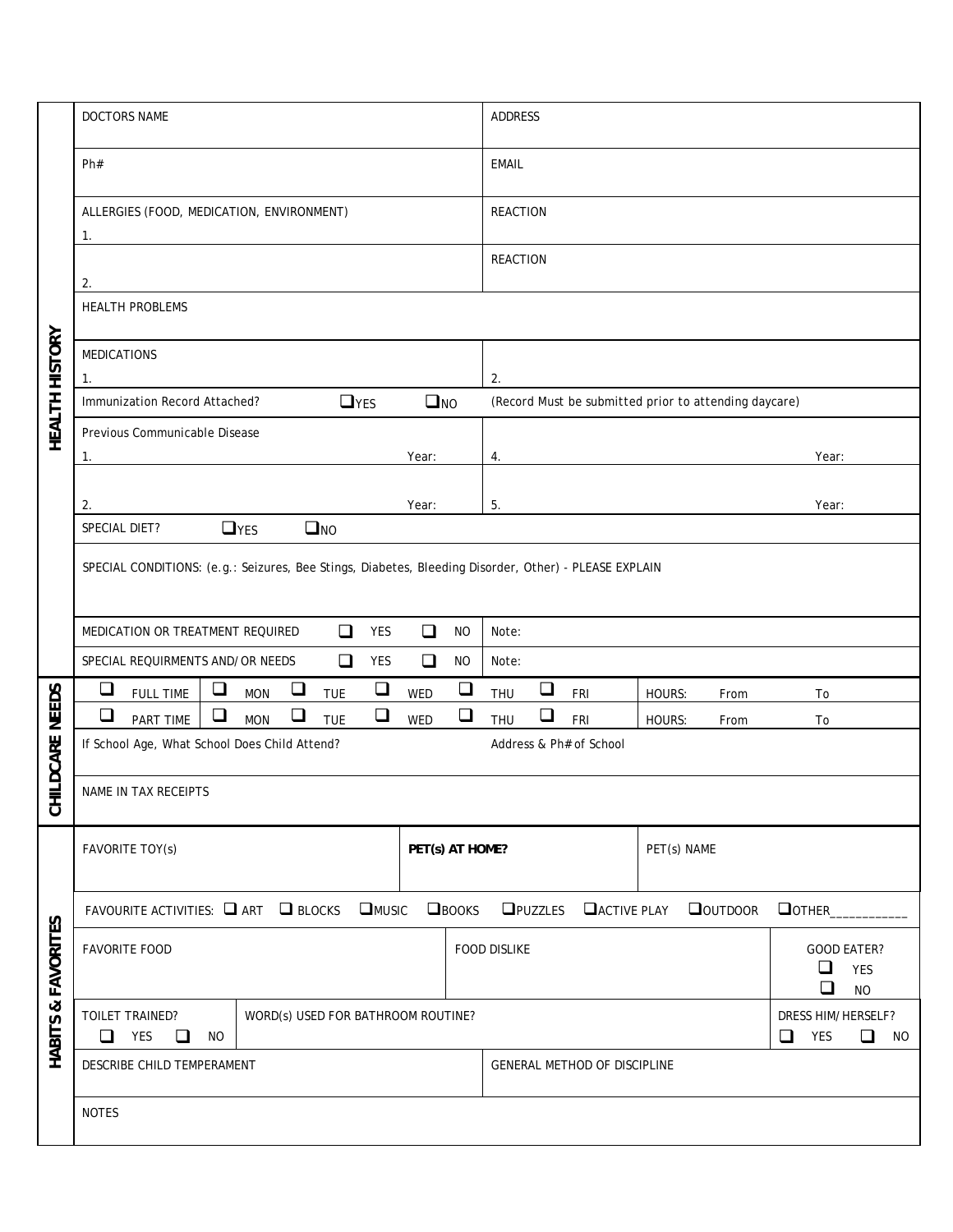

339 Vermilyea Rd Belleville, Ontario K8N‐4Z5 Ph: (613) 962‐1412 www.noshdaycare.com

#### **EMERGENCIES:**

I hereby grant permission to the Staff of this Daycare to take whatever step necessary to obtain emergency medical attention in the event that I (parent/legal guardian) cannot be reached. It is also understood that I (parent/legal guardian) shall assume responsibility for any costs incurred.

#### **ARRIVAL:**

I understand that I am responsible to deliver and announce my child upon arrival at the Daycare.

#### **EQUIPMENT AND ACTIVITIES:**

I hereby grant permission for my child to use the play equipment and participate in all of the activities of the Daycare program.

#### **THIS AUTHORIZATION:**

I understand that by signing this document, I/we acknowledge and comprehend the above.

#### **POLICIES**:

I, the undersigned have read and understood the parent handbook and will comply with the policies and operating procedures of the Daycare.

Signature of Parent or Legal Guardian 
Bate

Signature of Parent or Legal Guardian **Base 19 and Strate 19 and Strate** Date

#### **PHOTOGRAPHS:**

I hereby grant permission for my child's name to be included in progress reports and evaluations and in media coverage for the purpose of publicity and/or promotion of this Daycare.

#### **NEWSLETTER:**

I hereby grant permission for information about my child and family to be published in the program.

Signature of Parent or Legal Guardian **Base 19 and Strate 19 and Strate** Date

Signature of Parent or Legal Guardian 
Bate